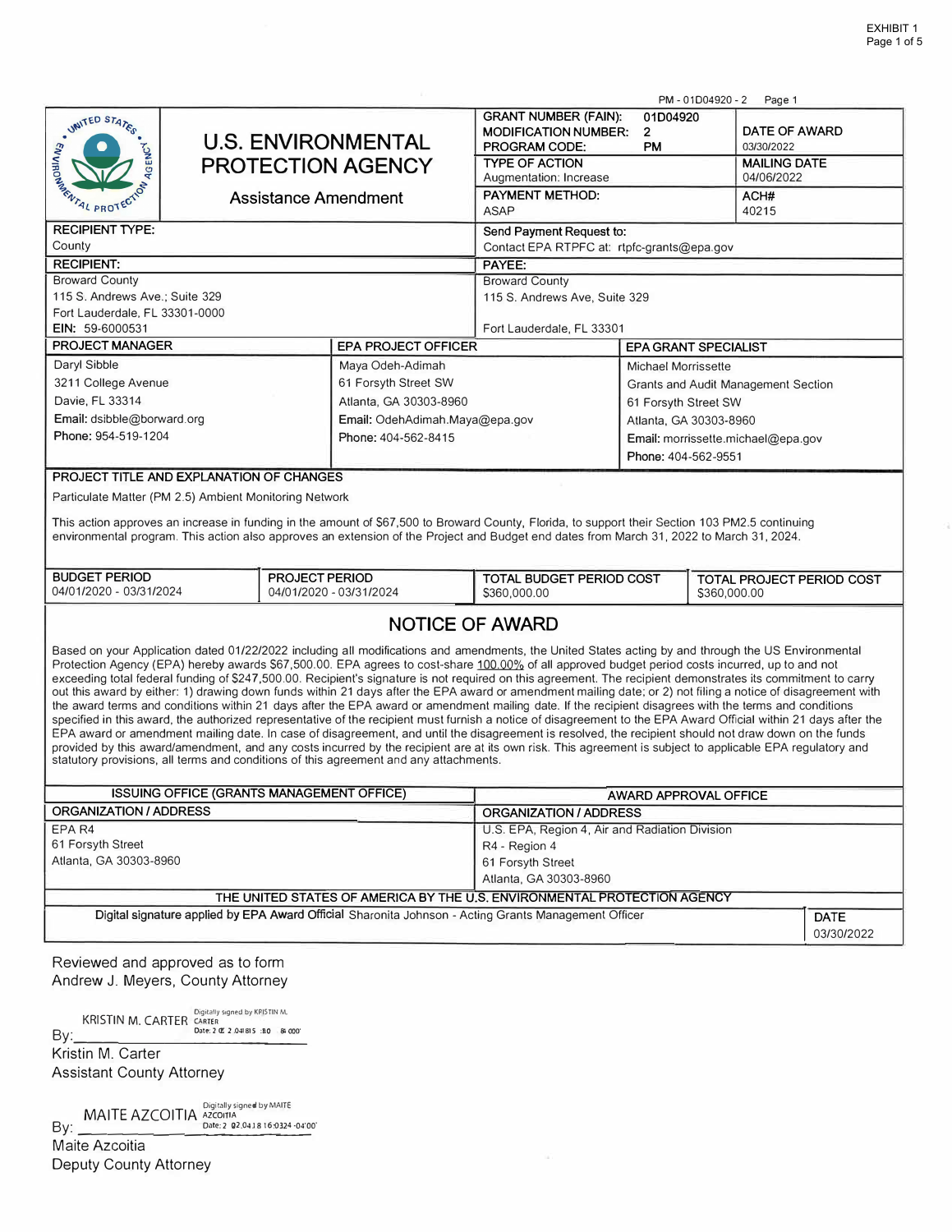EXHIBIT 1

# EPA Funding Information

| <b>FUNDS</b>                         | <b>FORMER AWARD</b> | <b>THIS ACTION</b> | <b>AMENDED TOTAL</b> |
|--------------------------------------|---------------------|--------------------|----------------------|
| <b>EPA Amount This Action</b>        | \$180,000           | \$67,500           | \$247,500            |
| <b>EPA In-Kind Amount</b>            | \$0                 | \$0                | \$0                  |
| <b>Unexpended Prior Year Balance</b> | \$0                 | \$0                | \$0                  |
| <b>Other Federal Funds</b>           | \$0                 | \$0                | \$0                  |
| <b>Recipient Contribution</b>        | \$0                 | \$0                | \$0                  |
| <b>State Contribution</b>            | \$0                 | \$0                | \$0                  |
| <b>Local Contribution</b>            | \$0                 | \$0                | \$0                  |
| <b>Other Contribution</b>            | \$0                 | \$0                | \$0                  |
| <b>Allowable Project Cost</b>        | \$180,000           | \$67,500           | \$247,500            |

| Assistance Program (CFDA)                                                                                                  | <b>Statutory Authority</b> | <b>Regulatory Authority</b>         |
|----------------------------------------------------------------------------------------------------------------------------|----------------------------|-------------------------------------|
| 66.034 - Surveys-Studies-Investigations-<br>Demonstrations and Special Purpose Activities<br>relating to the Clean Air Act | CleanAirAct:Sec.103        | 2 CFR 200, 2 CFR 1500 and 40 CFR 33 |

| <b>Fiscal</b>    |            |    |                 |                              |                |                               |                     |                      |                                     |
|------------------|------------|----|-----------------|------------------------------|----------------|-------------------------------|---------------------|----------------------|-------------------------------------|
| <b>Site Name</b> | Rea No     | EV | Approp.<br>Code | <b>Budget</b><br>Oganization | <b>PRC</b>     | <b>Object</b><br><b>Class</b> | <b>Site/Project</b> | Cost<br>Organization | Obligation /<br><b>Deobligation</b> |
|                  | 2204VW2039 | 22 | E <sub>1</sub>  |                              | 04V2 000A04XPM | 4112                          |                     |                      | \$67,500                            |
|                  |            |    |                 |                              |                |                               |                     |                      | \$67,500                            |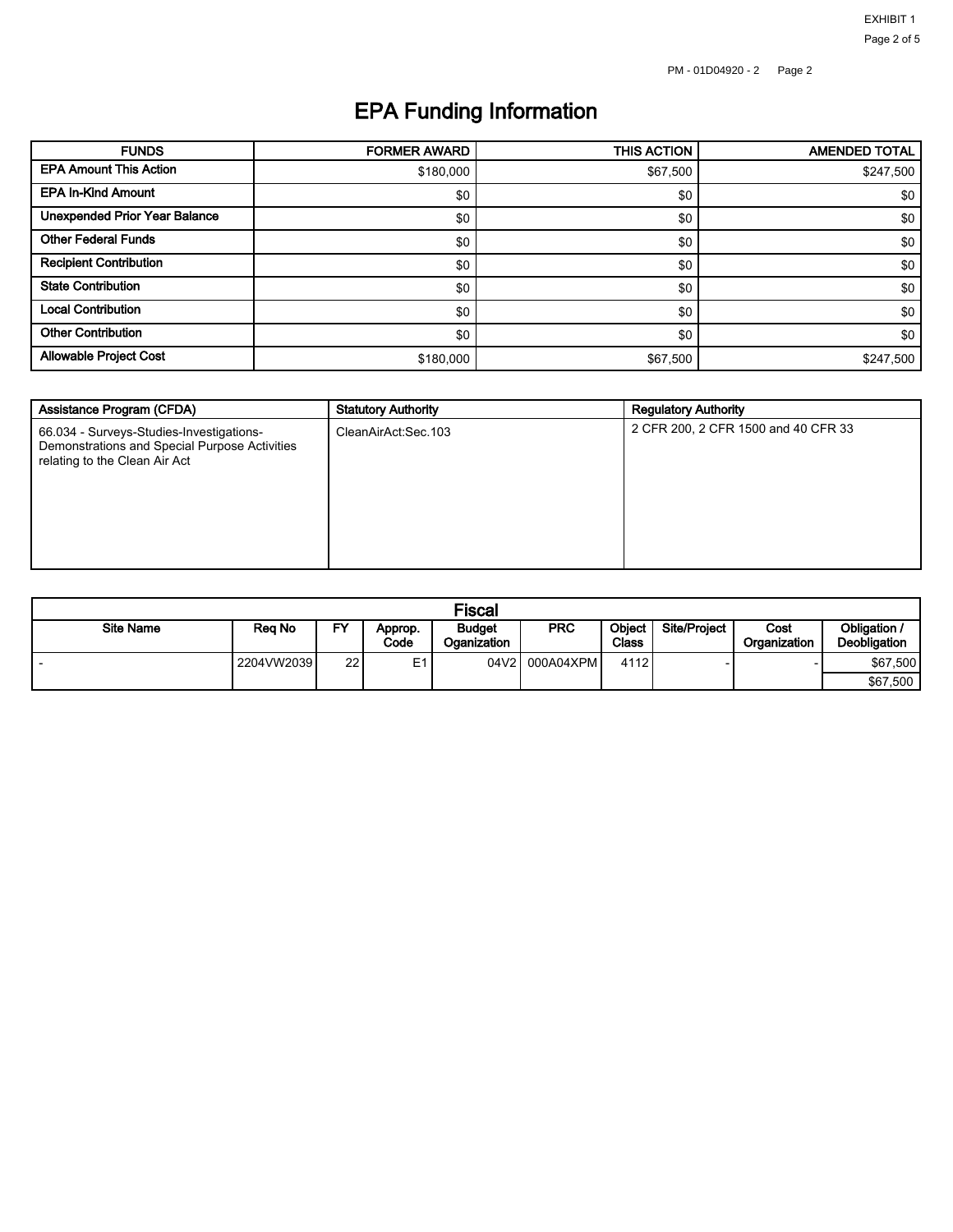Budget Summary Page

| <b>Table A - Object Class Category</b><br>(Non-Construction) | <b>Total Approved Allowable</b><br><b>Budget Period Cost</b> |  |  |
|--------------------------------------------------------------|--------------------------------------------------------------|--|--|
| 1. Personnel                                                 | \$235,259                                                    |  |  |
| 2. Fringe Benefits                                           | \$86,637                                                     |  |  |
| 3. Travel                                                    | \$9,388                                                      |  |  |
| 4. Equipment                                                 | \$0                                                          |  |  |
| 5. Supplies                                                  | \$0                                                          |  |  |
| 6. Contractual                                               | \$0                                                          |  |  |
| 7. Construction                                              | \$0                                                          |  |  |
| 8. Other                                                     | \$5,100                                                      |  |  |
| 9. Total Direct Charges                                      | \$336,384                                                    |  |  |
| 10. Indirect Costs: 7.02 % Base Total Direct Costs           | \$23,616                                                     |  |  |
| 11. Total (Share: Recipient __0.00 % Federal 100.00 %)       | \$360,000                                                    |  |  |
| 12. Total Approved Assistance Amount                         | \$360,000                                                    |  |  |
| 13. Program Income                                           | \$0                                                          |  |  |
| 14. Total EPA Amount Awarded This Action                     | \$67,500                                                     |  |  |
| 15. Total EPA Amount Awarded To Date                         | \$247,500                                                    |  |  |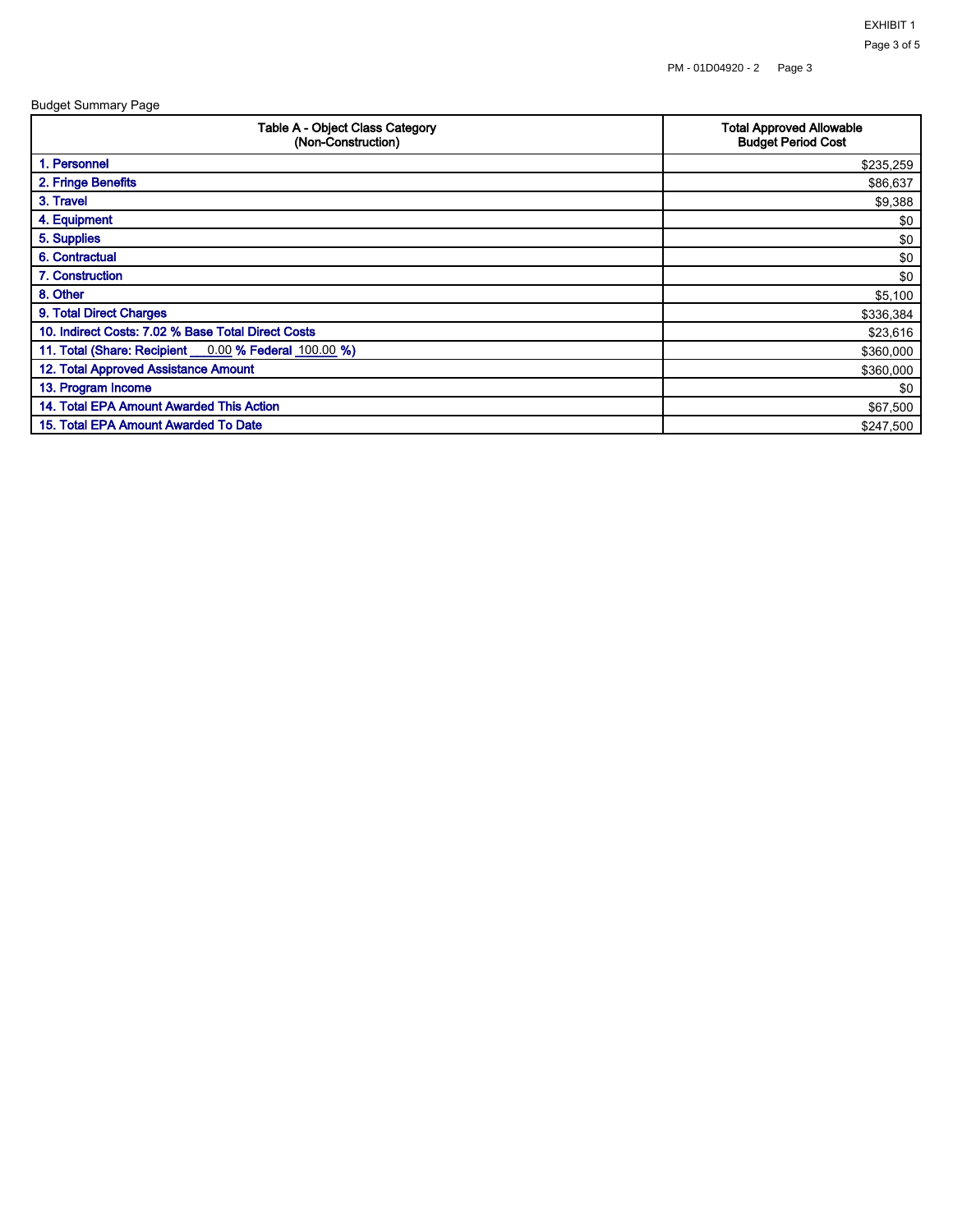EXHIBIT 1 Page 4 of 5

### **Administrative Conditions**

#### **The following terms and conditions are revised.**

#### **General Terms and Conditions**

The General Terms and Conditions of this agreement are updated in accordance with the link below. However, these updated conditions apply solely to the funds added with this amendment and any previously awarded funds not yet disbursed by the recipient as of the award date of this amendment. The General Terms and Conditions cited in the original award or prior funded amendments remain in effect for funds disbursed by the recipient prior to the award date of this amendment.

The recipient agrees to comply with the current EPA general terms and conditions available at: https://www.epa.gov/grants/epageneral-terms-and-conditions-effective-october-1-2021-or-later.

These terms and conditions are binding for disbursements and are in addition to or modify the assurances and certifications made as a part of the award and the terms, conditions, or restrictions cited throughout the award.

The EPA repository for the general terms and conditions by year can be found at: https://www.epa.gov/grants/grant-terms-andconditions#general.

#### **A. Correspondence Condition**

The terms and conditions of this agreement require the submittal of reports, specific requests for approval, or notifications to EPA. Unless otherwise noted, all such correspondence should be sent to the following email addresses:

Federal Financial Reports (SF-425): rtpfc-grants@epa.gov MBE/WBE reports (EPA Form 5700-52A): R4epagrantsmbewbereporting@epa.gov morrissette.michael@epa.gov

All other forms/certifications/assurances, Indirect Cost Rate Agreements, Requests for Extensions of the Budget and Project Period, Amendment Requests, Requests for other Prior Approvals, updates to recipient information (including email addresses, changes in contact information or changes in authorized representatives) and other notifications:

Michael Morrissette / Grants Management Specialist morrissette.michael@epa.gov 404-562-9551

May Odeh-Adimah / Project Officer OdehAdimah.Maya@epa.gov 404-562-8415

Payment requests (if applicable): May Odeh-Adimah / Project Officer OdehAdimah.Maya@epa.gov 404-562-8415

Quality Assurance documents, workplan revisions, equipment lists, programmatic reports and deliverables: May Odeh-Adimah / Project Officer OdehAdimah.Maya@epa.gov 404-562-8415